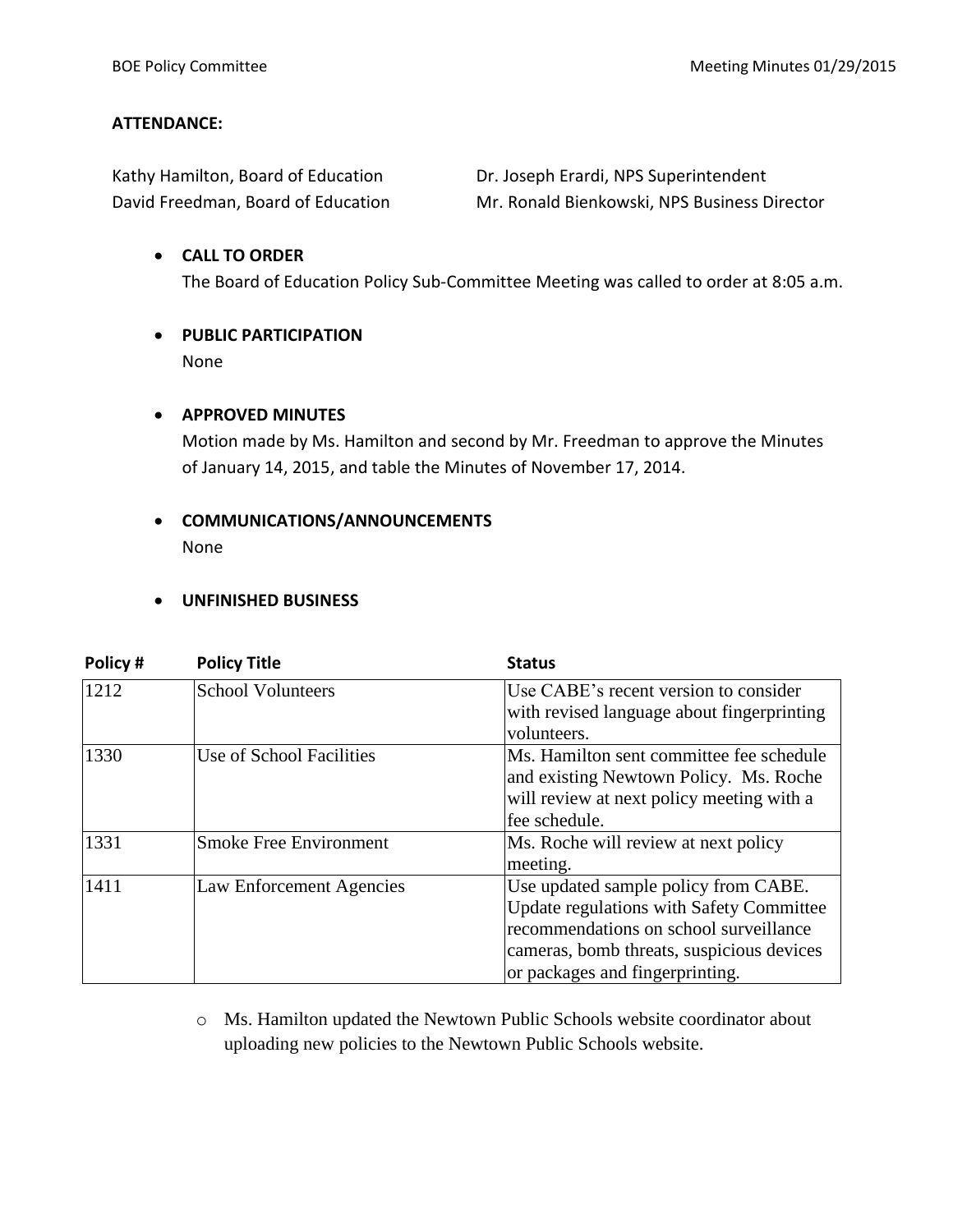## **NEW BUSINESS**

Series 3000 (Business/Non-Instructional Operations):

| Policy # | <b>Policy Title</b>              | <b>Status</b>                                        |  |
|----------|----------------------------------|------------------------------------------------------|--|
| 3000     | Concept and Roles in Business &  | Use CABE introductory policy statement.              |  |
|          | Non Instructional Operations     | Add paragraph about budget planning                  |  |
|          |                                  | from Policy 3010.                                    |  |
| 3010     | Goals and Objectives             | Do not include. Use paragraph about                  |  |
|          |                                  | budget planning in Policy 3000.                      |  |
| 3100     | <b>Budget/Budgeting System</b>   | Use sample policy from CABE with a few               |  |
|          |                                  | revisions to the wording.                            |  |
| 3110     | <b>Budget Planning</b>           | Use optional policy from CABE.                       |  |
| 3111     | <b>Fiscal Year</b>               | CABE did not include in packet – do not              |  |
|          |                                  | include.                                             |  |
| 3112     | <b>Budget Calendar</b>           | Request more information from CABE.                  |  |
| 3113     | <b>Setting Budget Priorities</b> | Request more information from CABE.                  |  |
| 3120     | Preparation of Budget Documents  | $\overline{CABE}$ did not include in packet – do not |  |
|          |                                  | include.                                             |  |
| 3121     | Approval of Budget/Delivery to   | Use existing policy with added language              |  |
|          | <b>Fiscal Authority</b>          | taken from optional policy.                          |  |
| 3130     | Publication                      | CABE did not include in packet - do not              |  |
|          |                                  | include.                                             |  |
| 3140     | Public Review of Budget          | CABE did not include in packet - do not              |  |
|          |                                  | include.                                             |  |
| 3150     | Adoption                         | CABE did not include in packet - do not              |  |
|          |                                  | include.                                             |  |
| 3151     | Appeals                          | CABE did not include in packet - do not              |  |
|          |                                  | include.                                             |  |
| 3152     | Spending Public Funds For        | Use new policy from CABE. Remove                     |  |
|          | Advocacy                         | alternative language for a regional school           |  |
|          |                                  | district. Request information from Board             |  |
|          |                                  | Attorney.                                            |  |
| 3160     | <b>Transfer of Funds between</b> | Dr. Erardi will review policy and report             |  |
|          | <b>Categories</b> ; Amendments   | back to committee on recommendations.                |  |

o FUTURE MEETING DATES

 $\blacksquare$  February 12, 2015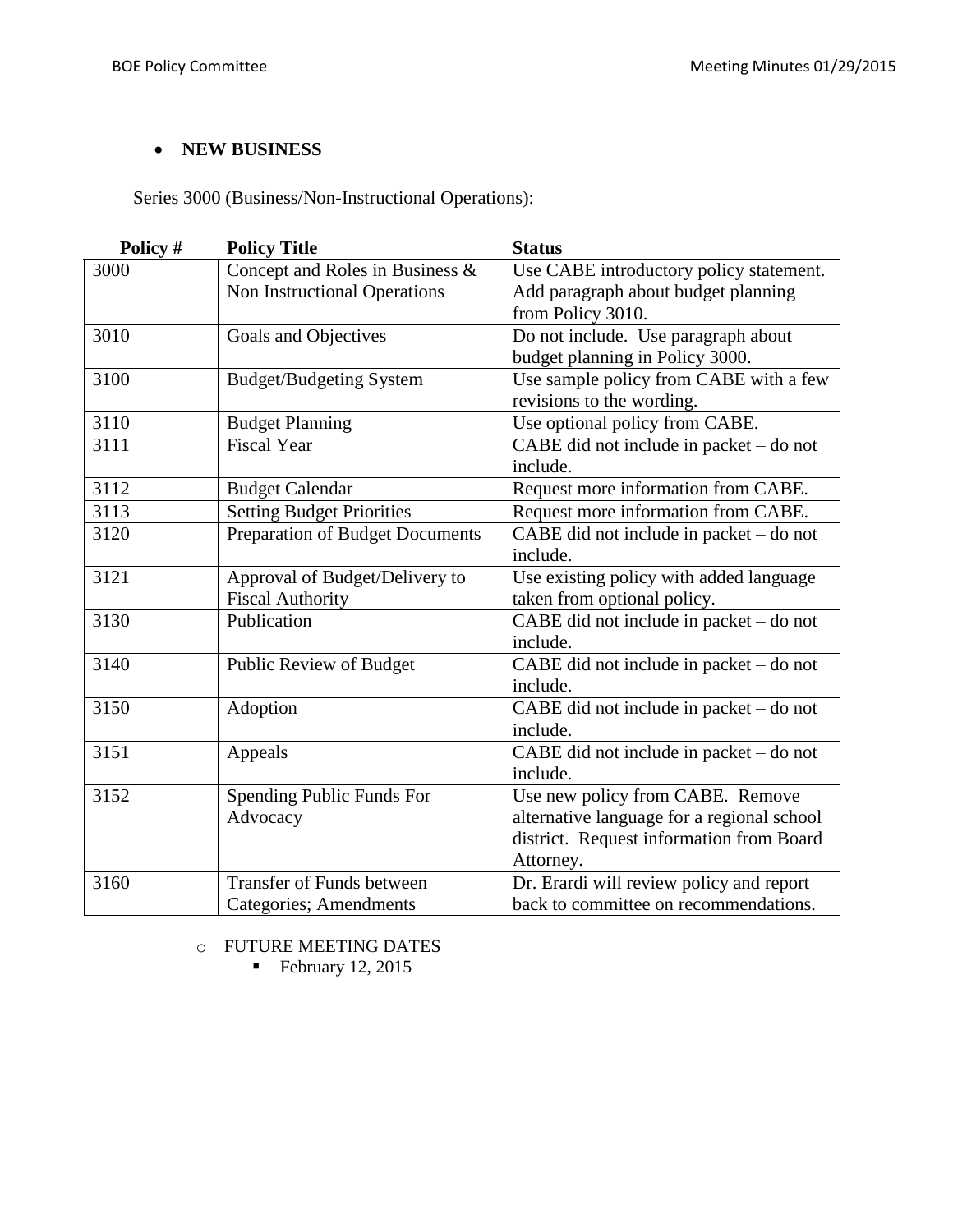# **ACTION ITEMS FOR NEXT MEETING**

| <b>Responsible Action</b><br><b>Party</b> |                                           | <b>Comments</b> | <b>Due Date</b> |
|-------------------------------------------|-------------------------------------------|-----------------|-----------------|
| Ms. Roche                                 | Review Policy 1330 – Use of               |                 | 02/12/2015      |
|                                           | School Facilities at next meeting         |                 |                 |
| Ms. Roche                                 | Review policy 1331 – Smoke Free           |                 | 02/12/2015      |
|                                           | Environment at next meeting.              |                 |                 |
| Meg                                       | Request more information from             |                 | 02/12/2015      |
|                                           | CABE on Policy 3112 – Budget              |                 |                 |
|                                           | Calendar                                  |                 |                 |
| Meg                                       | Request more information from             |                 | 02/12/2015      |
|                                           | CABE on Policy 3113 - Setting             |                 |                 |
|                                           | <b>Budget Priorities</b>                  |                 |                 |
| Meg                                       | <b>Request information from Board</b>     |                 | 02/12/2015      |
|                                           | Attorney on Policy 3152 - Spending        |                 |                 |
|                                           | <b>Public Funds For Advocacy</b>          |                 |                 |
| Dr. Erardi                                | Rework Policy 3160 - Transfer of          |                 | 02/12/2015      |
|                                           | Funds between Categories;                 |                 |                 |
|                                           | Amendments                                |                 |                 |
|                                           | Ms. Hamilton Review with Ms. Roche policy |                 | 02/12/2015      |
|                                           | assignment list.                          |                 |                 |

# **NEXT SET OF POLICIES TO REVIEW AND REVISE**

Series 2000 (Administration):

| Policy # | <b>Policy Title</b>                            | <b>Point Person</b> |
|----------|------------------------------------------------|---------------------|
| 2131.1   | Appointment of Designee for Superintendent     | Ms. Roche           |
| 2132     | <b>Assistant Superintendent</b>                | Ms. Roche           |
| 2133     | Principals                                     | Ms. Roche           |
| 2133.1   | <b>Qualification and Duties</b>                | Ms. Roche           |
| 2133.11  | <b>Assistant Principals</b>                    | Ms. Roche           |
| 2134     | <b>Business Managers</b>                       | Ms. Roche           |
| 2135     | Director of Pupil-Personnel Services           | Ms. Roche           |
| 2140     | Superintendent                                 | Ms. Roche           |
| 2141     | Recruitment of Superintendent                  | Ms. Roche           |
| 2150     | <b>Administrative Staff</b>                    | Ms. Roche           |
| 2151     | Recruitment of Administrative Staff            | Ms. Roche           |
| 2152     | <b>Assignment of Administrative Personnel</b>  | Ms. Roche           |
| 2153     | <b>Orientation of Administrative Personnel</b> | Ms. Roche           |
| 2154     | <b>Supervision of Administrative Personnel</b> | Ms. Roche           |
| 2200     | <b>Administrative Operations</b>               | Ms. Roche           |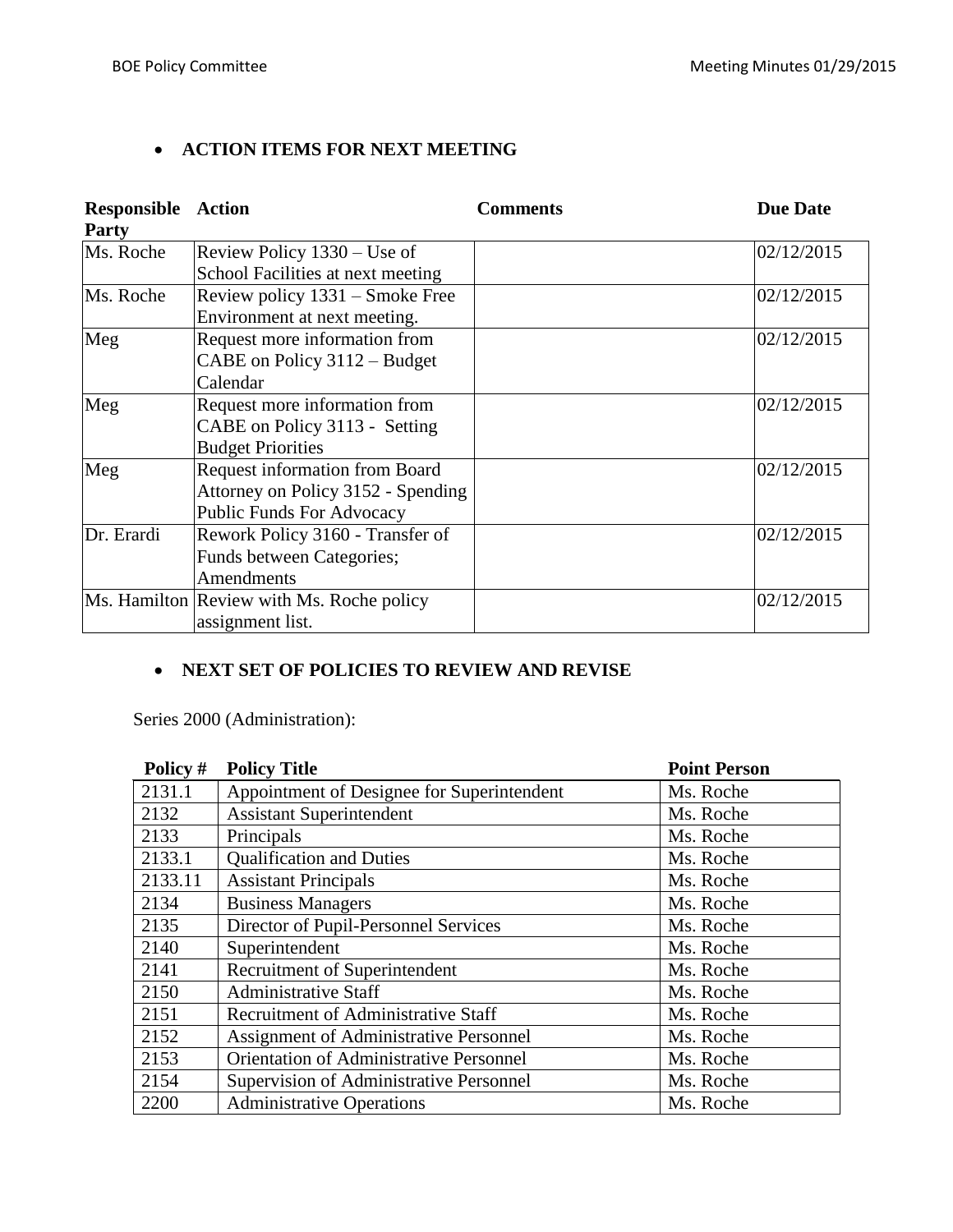| 2210   | Administrative Leeway in Absence of Board Policy   | Ms. Roche |
|--------|----------------------------------------------------|-----------|
| 2220   | Representative and Deliberative Groups             | Ms. Roche |
| 2221   | Superintendent's Cabinet                           | Ms. Roche |
| 2222   | District Advisory Councils (district Personnel)    | Ms. Roche |
| 2223   | School Administrator - Teacher Liaison Committee   | Ms. Roche |
| 2224   | <b>Outside Consultants</b>                         | Ms. Roche |
| 2230   | <b>Shared Services</b>                             | Ms. Roche |
| 2230.1 | <b>Operations – Virus Protection</b>               | Ms. Roche |
| 2231   | Policy and Regulation Systems                      | Ms. Roche |
| 2232   | House Organs, Manuals, Directives, Bulletins,      | Ms. Roche |
|        | Announcements                                      |           |
| 2232.1 | <b>Administrative Reports/Annual Report</b>        | Ms. Roche |
| 2233   | Printing and Distribution of Agreements, Documents | Ms. Roche |
| 2234   | <b>Treatment of Outside Reports</b>                | Ms. Roche |
| 2240   | Research, Evaluation and Planning                  | Ms. Roche |
| 2241   | <b>Grant Processing</b>                            | Ms. Roche |
| 2250   | Monitoring of Product and Process Goals            | Ms. Roche |
| 2300   | Code of Ethics                                     | Ms. Roche |
| 2300.1 | <b>Statement of Standards for School Leaders</b>   | Ms. Roche |
| 2300.2 | Code of Professional Responsibility                | Ms. Roche |
| 2400   | Evaluation of Administrators and Administration    | Ms. Roche |
| 2500   | <b>Administrative Reports</b>                      | Ms. Roche |

Series 3000 (Business/Non-Instructional Operations):

| 3170   | <b>Budget Administration</b>                         | Mr. Freedman |
|--------|------------------------------------------------------|--------------|
| 3171   | <b>Supplemental Appropriations</b>                   | Mr. Freedman |
| 3200   | Income                                               | Ms. Hamilton |
| 3210   | <b>Local Funds</b>                                   | Ms. Hamilton |
| 3211   | Taxes/Limitations                                    | Ms. Hamilton |
| 3212   | Deficit in Town Payment                              | Ms. Hamilton |
| 3220   | <b>State Funds</b>                                   | Ms. Hamilton |
| 3230   | <b>Federal Funds</b>                                 | Ms. Hamilton |
| 3231   | Medical Reimbursement for Special Education Students | Ms. Hamilton |
| 3240   | <b>Tuition Fees</b>                                  | Ms. Hamilton |
| 3250   | Materials/Services; Fees, Fines, Charges             | Ms. Hamilton |
| 3260   | Sales & Disposal of Books, Equipment & Supplies      | Ms. Hamilton |
| 3270   | Sale and Rental of Real Property                     | Ms. Hamilton |
| 3271   | Royalties                                            | Ms. Hamilton |
| 3280   | Gifts, Grants and Bequests                           | Ms. Hamilton |
| 3280.1 | Grants                                               | Ms. Hamilton |
| 3281   | <b>School Fund Raisers</b>                           | Ms. Hamilton |
| 3281.1 | Business/Industry/Corporate Involvement in Education | Ms. Hamilton |
| 3290   | <b>Funds Management</b>                              | Dr. Erardi   |
| 3291   | Borrowing                                            | Dr. Erardi   |